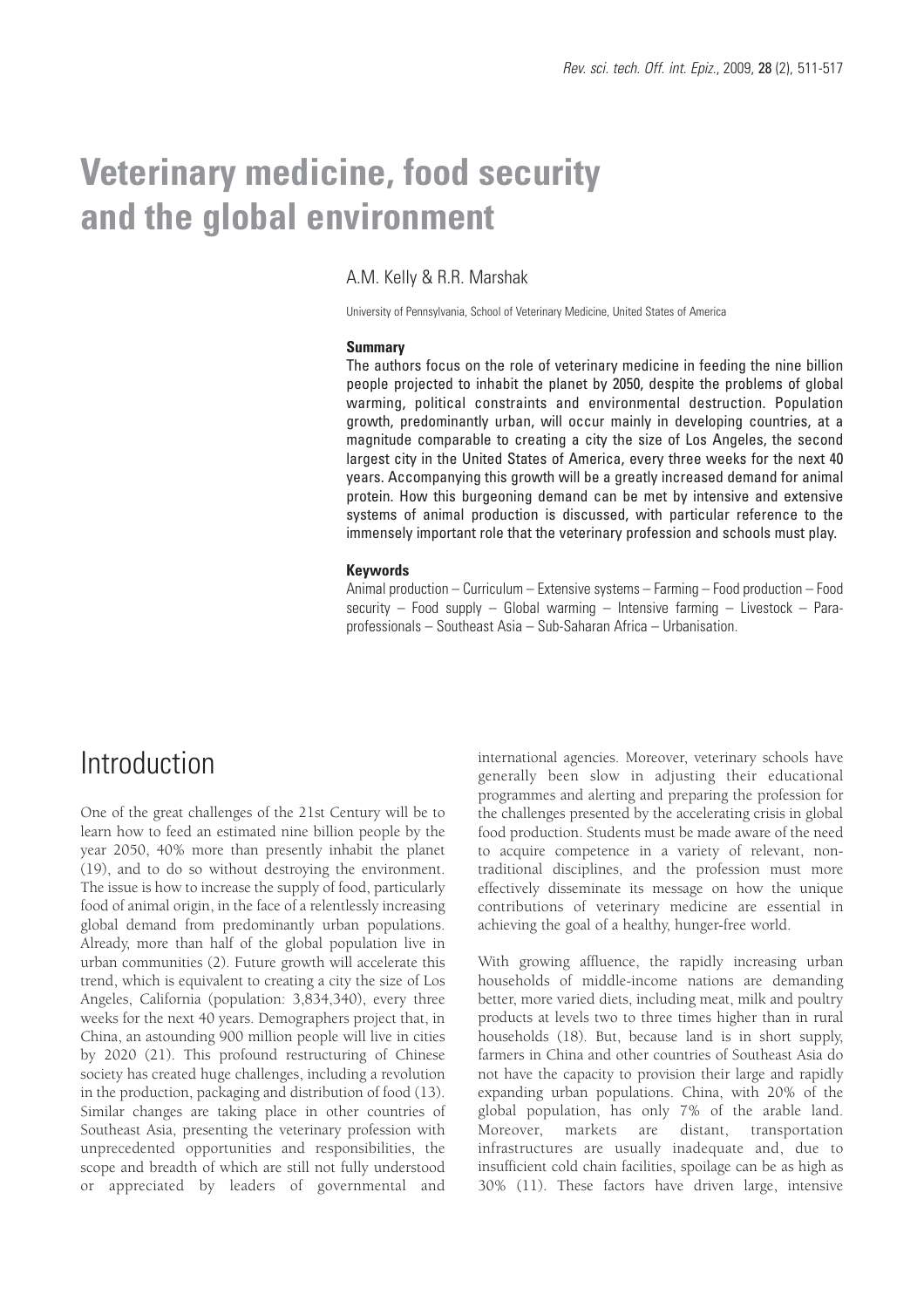livestock and poultry operations to locate in the peri-urban areas, and such operations now account for roughly 80% of the total increase in Asian livestock products since 1990 (14). In the short term, while the urban demand for animal foodstuffs is being met, peri-urban livestock operations have created alarming environmental challenges, particularly related to the disposal of enormous quantities of animal waste.

Embodied in the challenge of feeding a growing world population is the problem of supplying inexpensive food for the millions of urban poor who must pay in cash and risk hunger or starvation when food prices rise. Affordable food supplies are essential for political stability. Food riots have been uncommon for over four decades, due to an era of abundance following the Green Revolution (the transformation of traditional agriculture, which began in about 1945, due to the development of high-yielding crops, irrigation projects, pesticides and the use of nitrogen fertilisers). However, when food prices jumped 85% over the past three years, riots ensued in over 30 countries (4). Additionally, the beneficial impact of the Green Revolution has been compromised severely by:

– rising fuel and fertiliser prices

– climate change

– prolonged droughts in Australia and other parts of the world

– the diversion of grain to bio-fuel production in the United States of America (USA)

– growing affluence and consumption in emerging economies, especially China and India.

To address the growing crisis successfully will require the development of new, efficient, environmentally friendly technologies that can dramatically increase world food supplies. In this essential mission, the veterinary profession can play a pivotal role by applying its special knowledge and skills to increase the productivity, sustainability and safety of food animal agriculture.

# Livestock and poultry production: intensive systems

Strong demand for livestock products in the emerging economies of Southeast Asia is projected to continue for the next three decades and beyond (10). China has little choice but to adopt landless, intensive systems of swine and poultry production that rely on imports of feed grains from overseas. The advantages of intensive systems include:

– efficiencies of scale and in the use of resources

– improvement in feed conversion, management, housing, nutrition, marketing and genetics

– opportunities for research and innovation, for example, in the capture of methane emissions from manure.

However, such intensive systems also bring disadvantages, such as vulnerability to the rapid spread of disease among concentrated animal populations and the potential for environmental damage.

Advances in technology are far more likely to be applied in large, commercialised, intensive systems rather than in small-scale operations. Improved efficiency reduces pressure on resources and fragile ecosystems in the rapidly developing countries of Southeast Asia, as well as in South America, where feed grain production has caused massive deforestation and loss of biodiversity (16). To service large production units, veterinarians must be capable of analysing the economic and herd health, nutritional status and environmental stewardship of entire farming operations. Clinical skills should be coupled with knowledge and competence in:

- food production systems
- epidemiology
- preventive medicine
- biosecurity
- animal welfare
- quantitative measurements of risk assessment
- nutrient management
- animal health economics.

The last three disciplines, well represented in some American veterinary schools, are generally absent from the curricula of most veterinary schools elsewhere in the world.

In China and other countries of Southeast Asia, intensive livestock and poultry operations rely on the importation of large quantities of feed grain from overseas. This has encouraged production systems to locate near ports on the South China Sea, where there are few environmentally friendly ways of managing waste. As a consequence, swine and poultry operations have become major sources of nutrient pollution in the South China Sea. The result has been massive environmental damage and the spread of water-borne diseases in one of the most biologically diverse fishing areas in the world. Huge algae blooms have killed more than 80% of the fish in an area of 155 square kilometres (60 square miles) along the coasts of Hong Kong and southern China (17). Foul odours and swarms of flies from livestock operations in peri-urban areas compound the problems. The World Bank has cautioned that further livestock expansion under present intensive operating conditions is unsustainable (9, 20). Steinfeld *et al.* (16, 17) have stressed the urgency of the situation by stating that, 'the environmental impact per unit of livestock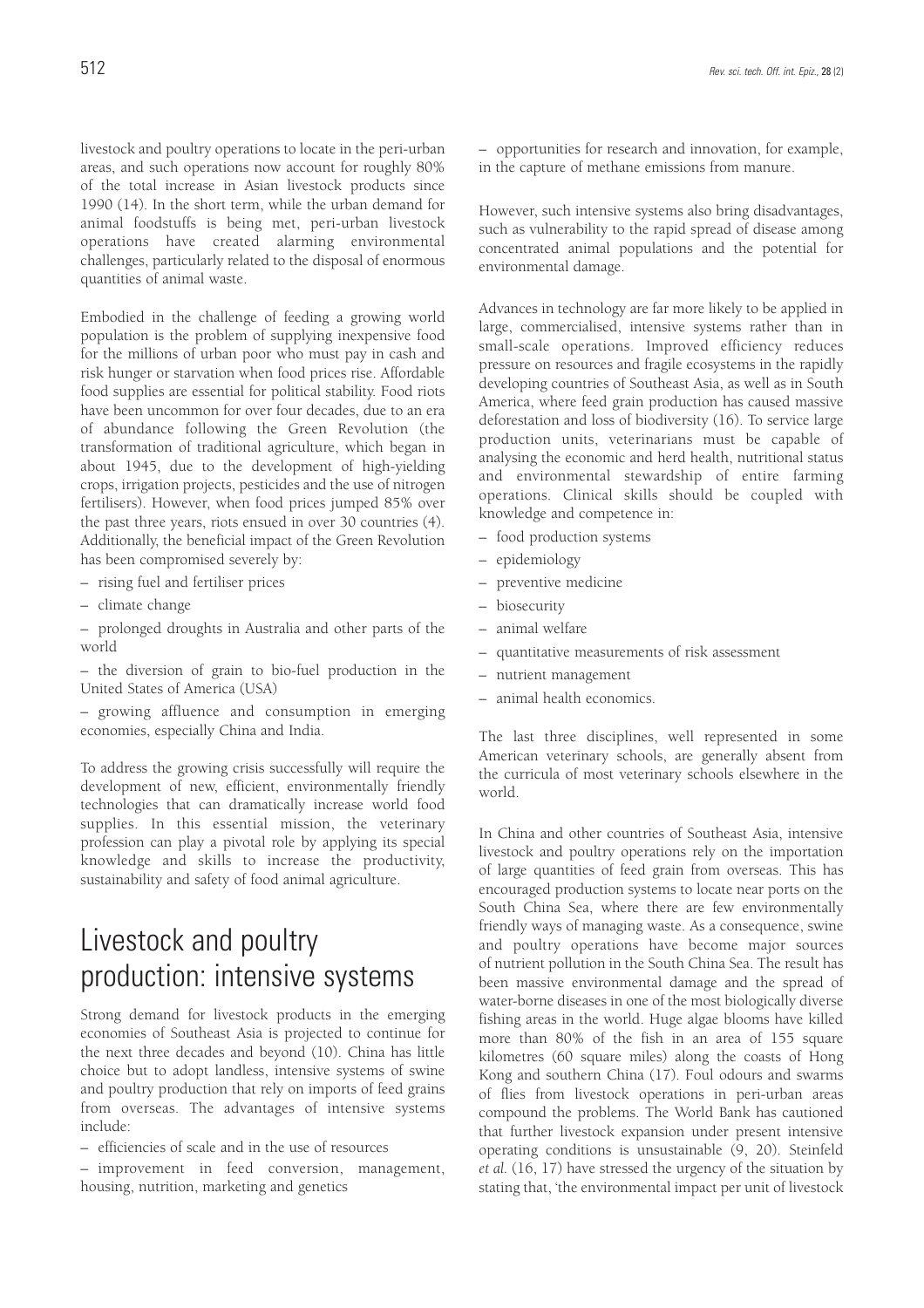production must be cut by half, just to avoid increasing the amount of damage beyond its present level'.

To ensure food security for urban populations, investment is needed to build and bolster key infrastructures. Regional planning initiatives must be aimed at moving intensive livestock and poultry operations away from cities to areas where expanded production is a lesser threat to the environment. Such reforms have already been introduced in Bangkok (8). As demand grows, the availability of adequate water and the safe disposal of animal waste will be crucial, but, with large feed grain imports and only 7% of the arable land in the world, it is questionable whether China will have the capacity to absorb so much waste; for environmental reasons, more land is required to absorb animal waste than to grow feed crops. Methane digesters usefully capture energy from manure but nitrogen and phosphorus remain in the effluent and must be handled responsibly. One solution is to move animal industries closer to ample sources of feedstuffs, to Brazil, for example, and then to ship the finished products to distant consumers. While this may have advantages for energy use, governments generally are adverse to the idea for the following reasons:

- the threat to full rural employment
- vulnerability to price fluctuations
- vulnerability to geopolitical crises
- threats to the security of their food supply industries.

Crowding livestock and poultry in intensive production facilities heightens the risk of infectious disease outbreaks and raises consumer concerns about food safety, animal welfare and multi-drug resistant pathogens. Reducing disease risk in concentrated animal feeding operations requires strictly controlled access and rigid enforcement of biosecurity protocols. Evidence suggests that the conversion of H5N1 avian influenza virus from a duckadapted, low pathogenicity virus to a highly pathogenic avian strain took place in the crowded poultry operations of Southeast Asia (12). The avian influenza epidemic and the 1997 outbreak of Nipah virus infection in Malaysia, which destroyed the Malaysian swine industry and caused a number of human deaths (5), reveal a failure to understand risk and biosecurity enforcement protocols. Since the responsibility for developing protocols, educating herdspeople, conducting surveillance and ensuring enforcement ultimately belongs to the veterinary profession of a country, public and private veterinary services in Asia are under great pressure to adjust their thinking and practices to meet the challenges presented by the rapid consolidation of their livestock and poultry industries. To succeed, food animal veterinarians require new, generally unfamiliar, managerial skills directed towards:

- efficiency of production
- profitability
- disease prevention
- environmental protection
- biosecurity.

Veterinary school curricula and professional standards should be refocused to emphasise these generally underdeveloped or neglected fields.

## Livestock and poultry production: extensive systems

Today, over half the population in the world exists on less than US\$2.50 a day (15). The situation is most dire in sub-Saharan Africa, where half the people, with livestock as their principal source of food and income, live in abject poverty (6). 'Stuck' on the 'bottom rung of the economic ladder', poorer than they were 40 years ago, and most vulnerable to the effects of global warming on food production and the spread of disease, they have been hurt rather than helped by globalisation (3). Knowing how to help is difficult. Educational programmes have not been well adapted to the needs of nomadic people (7) and many African countries suffer from corrupt leadership, ethnic hatreds and ruinous civil wars (4). Present models suggest that the global climate will become drier and more unpredictable, decreasing the capacity of the land to sustain present livestock densities and increasing the problems of overgrazing and soil erosion. To combat this trend, grasses, corn and other crops must be made more drought- and insect-resistant (4). Regrettably, with the exception of South Africa, countries throughout Africa, influenced by the European ban, refuse to sow genetically modified crops. Unless this reluctance is overcome, it is hard to see how farmers, including the cattle, sheep and goat farmers of Africa, can survive, let alone feed their growing and increasingly urban population.

Veterinary medicine has a vital role to play in addressing the global crisis of hunger, poverty and disease, but surveillance and control programmes and other veterinary health services are difficult to deliver to poor pastoral people on a regular basis. Moreover, sub-Saharan African veterinary public health and extension services have suffered from years of under-funding and neglect. While private veterinary practices have been successful in some urban and peri-urban areas, financial considerations limit the delivery of services to more remote sites (20). To address this problem, a number of mainly donor-funded, independent, community-based projects, employing local animal health workers and veterinary para-professionals, have been established in under-served rural areas. Although these projects may not be supported by licensed veterinarians, and lack legal status, studies show that such initiatives in Kenya, Tanzania, Sudan and the Philippines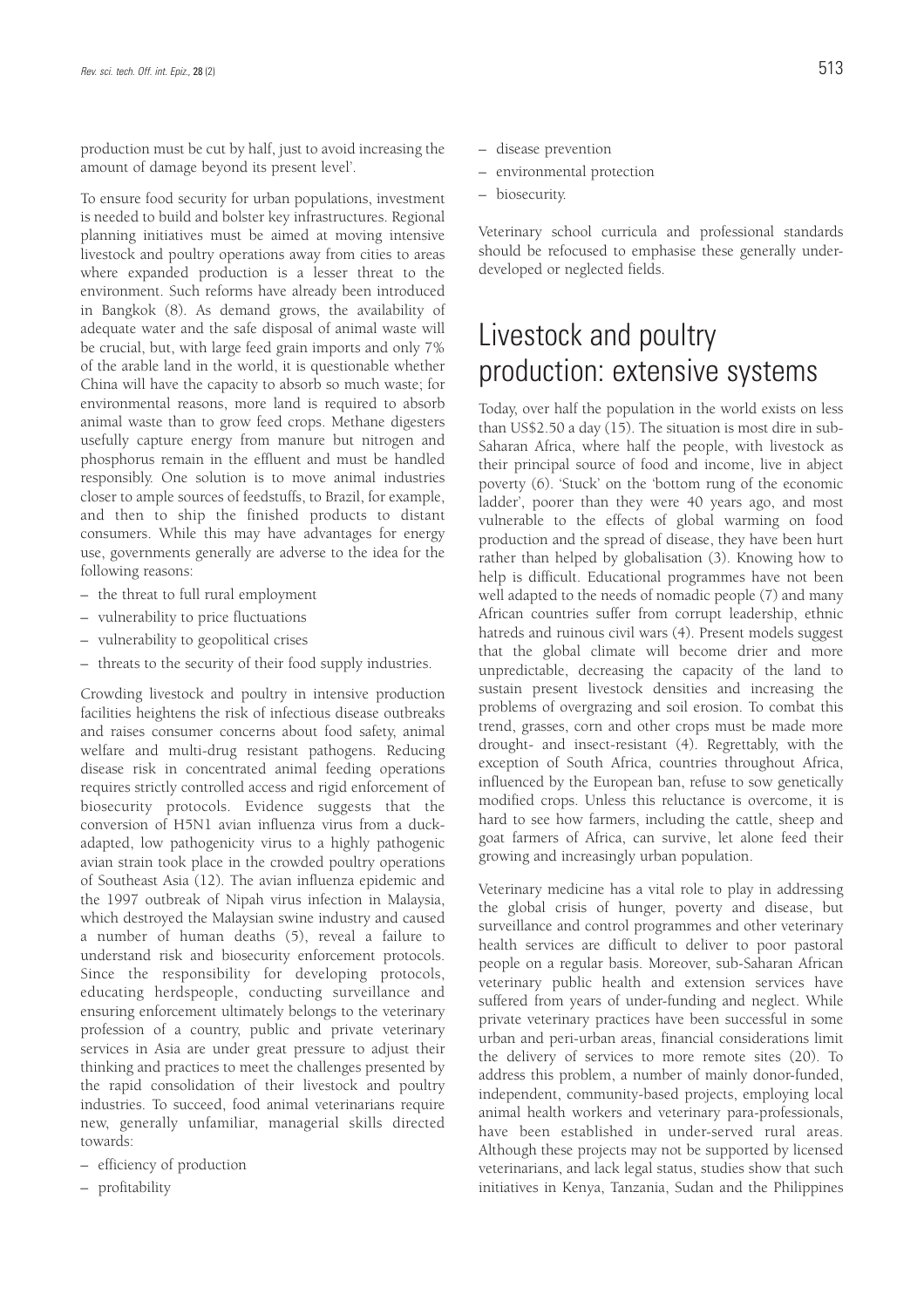have reduced disease-related losses in livestock and improved local living standards (7). Nevertheless, there are reservations about these initiatives for the following reasons:

- quality of service
- accuracy of diagnoses
- drug distribution and the possibility of drug residues
- advice received
- availability of assistance from licensed veterinarians.

Despite these reservations, a number of studies have concluded that the involvement of community-based, veterinary para-professionals offers a viable alternative to overstretched and underfunded Veterinary Services in developing countries (1).

Mali stands as an example. Here, a donor-funded programme supports livestock extension services through a network of private veterinarians and para-professionals, with strong participation by producers and regional agricultural chambers. Over 100 veterinarians and paraprofessionals provide training in 4,500 villages on animal health management, vaccination programmes and range and water management. Success is based on strong participation by the herders in selecting priorities and by rapid, tangible effects, such as decreased mortality rates (7). Continued aid from international agencies is essential for maintaining such initiatives, as is support from veterinary institutions in the developed world, charged with providing accurate diagnostic services and consultation on effective disease control programmes. Determining whether or not a given system satisfies local needs while, at the same time, promoting sustainability is of equal importance.

Developing viable livestock and poultry industries is crucial for the pastoral peoples of sub-Saharan Africa and other severely under-developed regions, for many, improved animal health and productivity is the only way out of poverty. In addition, the desire for dietary animal protein by impoverished people has, for centuries, been satisfied by consuming bushmeat. Now their fragile resource is being devastated by population growth, drought, overgrazing and the illegal trade in wildlife.

### Education

At present, particularly in developed societies, an increasingly clinically sophisticated veterinary profession generally continues to be focused on the traditional delivery of care to the common domestic species. The profession seems largely unaware of and unprepared for the immense challenges and opportunities to contribute in the rapidly changing global landscape, where population growth, poverty, hunger and disease, environmental degradation and loss of biodiversity threaten to overwhelm the ability of nations to find timely solutions. Fortunately, many contemporary veterinary educators and students are increasingly concerned about the world they live in, and increasingly conscious of issues including:

- environmental protection
- food safety
- drug resistance
- the rapidly changing nature of agriculture
- animal welfare
- population growth
- poverty and hunger

– the new and re-emerging diseases that afflict both animals and humans.

Such sorely needed teachers and students are promoting and considering careers in veterinary public health, epidemiology and food supply/production medicine. Indeed, a majority of American veterinary schools now offer degree programmes in public health, epidemiology, ecosystem health and management and animal welfare.

In addition, because of the involvement of the profession in on-farm disease control, and as world trade in foods of animal origin is changing rapidly, veterinary public health curricula should include introductions to production medicine, nutrition and business administration. Veterinary programmes should aim to produce graduates who are not only clinically competent but intellectually curious, entrepreneurial and, most importantly, who have the confidence to lead. At present, few veterinarians hold leadership positions in the national and international organisations and agencies responsible for developing policies on foreign animal disease surveillance and control, food safety and environmental conservation. Yet the richness and breadth of veterinary education provides a unique foundation for this work. Despite different cultures, religions and priorities in food production, disease control and the preservation of biodiversity, developing countries are generally open to assistance from the USA and other wealthy nations. To succeed will require knowledge of how to move into the worlds of other people, patience in understanding the dimensions of their problems and an appreciation of how to work with and lead among health professionals and scientists in a variety of regulatory agencies and disciplines.

Of particular relevance are externship programmes. In developing countries, they introduce students to other cultures. At the Centers for Disease Control (CDC), the United States Department of Agriculture, the World Organisation for Animal Health (OIE), the Food and Agriculture Organization of the United Nations and the World Health Organization, students are exposed to comprehensive scientific and regulatory programmes. In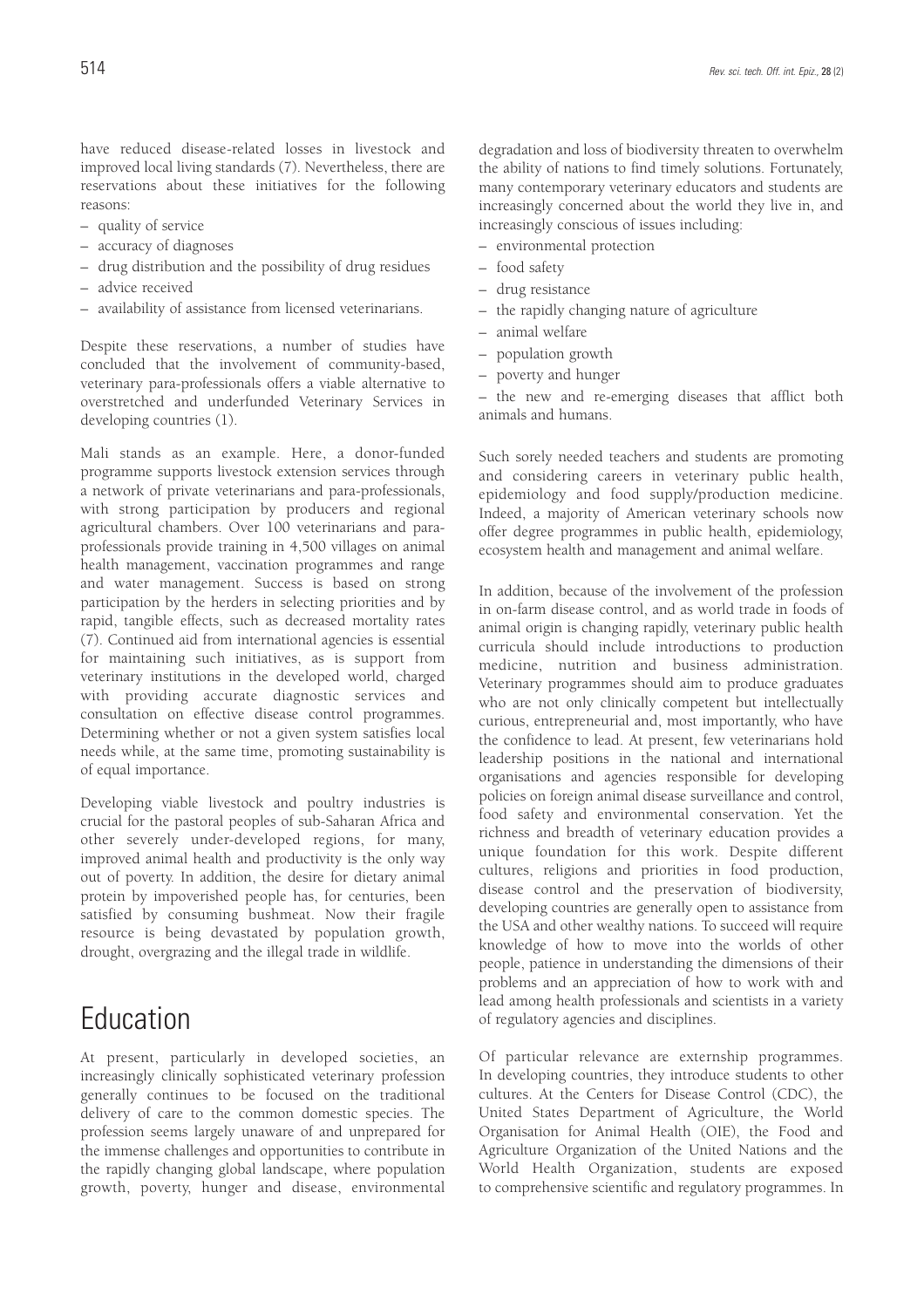2008, for example, over 400 veterinary students from across the USA attended CDC Day at the Communicable Disease Center in Atlanta, Georgia, to learn about career opportunities in public health.

In developing countries, veterinary students interested in food animal medicine need an educational system that confers the knowledge and skills required to confront the challenges presented by disease control and efficient food production. American and European veterinary schools should be encouraged to create training opportunities for veterinarians in developing countries aimed at improving disease surveillance and control, with the goal of decreasing losses in livestock production. This, however, is not enough; they should also provide instruction in increasing the productivity and profitability of livestock operations in developing countries by focusing on topics such as:

- managerial efficiency
- reproductive efficiency
- nutrition
- forage quality
- water quality
- animal welfare
- communications
- disease prevention.

Information technologies, which are constantly advancing, should be enlisted to deliver inexpensive but increasingly effective distance education programmes. This is especially relevant for sub-Saharan Africa, where agriculture is the primary source of income for over 70% of the population and accounts for 40% of the total exports of the region (2). If this part of Africa is to be lifted out of poverty, it will be imperative to support veterinary public health programmes aimed at achieving acceptable standards of disease control, productivity and food safety.

### International good will

An adequate food supply, disease control and environmental protection are fundamental to the survival and peaceful growth of developing nations. Moreover, these objectives have a broad impact well beyond the immediate interests of veterinary medicine. Helping to improve the economic, educational and health status of people around the world generates priceless good will that serves as a powerful antidote to widespread suspicion of American purposes and intentions. Indeed, such initiatives can only make America more secure.

П

### **La médecine vétérinaire, la sécurité alimentaire et l'environnement mondial**

#### A.M. Kelly & R.R. Marshak

#### **Résumé**

Les auteurs analysent la contribution de la médecine vétérinaire à l'objectif de nourrir les neuf milliards d'habitants que comptera la planète en 2050, dans un contexte caractérisé par le réchauffement climatique, par des tensions politiques et par la destruction de l'environnement. C'est surtout les pays en développement qui connaîtront une croissance démographique impressionnante, essentiellement urbaine, dont le rythme équivaudra à la création d'une ville de la taille de Los Angeles (deuxième ville des États-Unis d'Amérique) chaque semaine pendant les quarante prochaines années. Cette croissance s'accompagnera d'une augmentation de la demande en protéines animales. L'article décrit comment les systèmes extensifs et intensifs de production animale pourront répondre à cette demande en plein essor et met l'accent sur le rôle de premier plan qui sera dévolu à la médecine vétérinaire et aux facultés vétérinaires.

### **Mots-clés**

Afrique subsaharienne – Approvisionnement de produits alimentaires – Asie du Sud-Est – Bétail – Élevage – Élevage extensif – Para-professionnel – Production alimentaire – Production animale – Programme d'enseignement – Réchauffement climatique – Sécurité alimentaire – Urbanisation.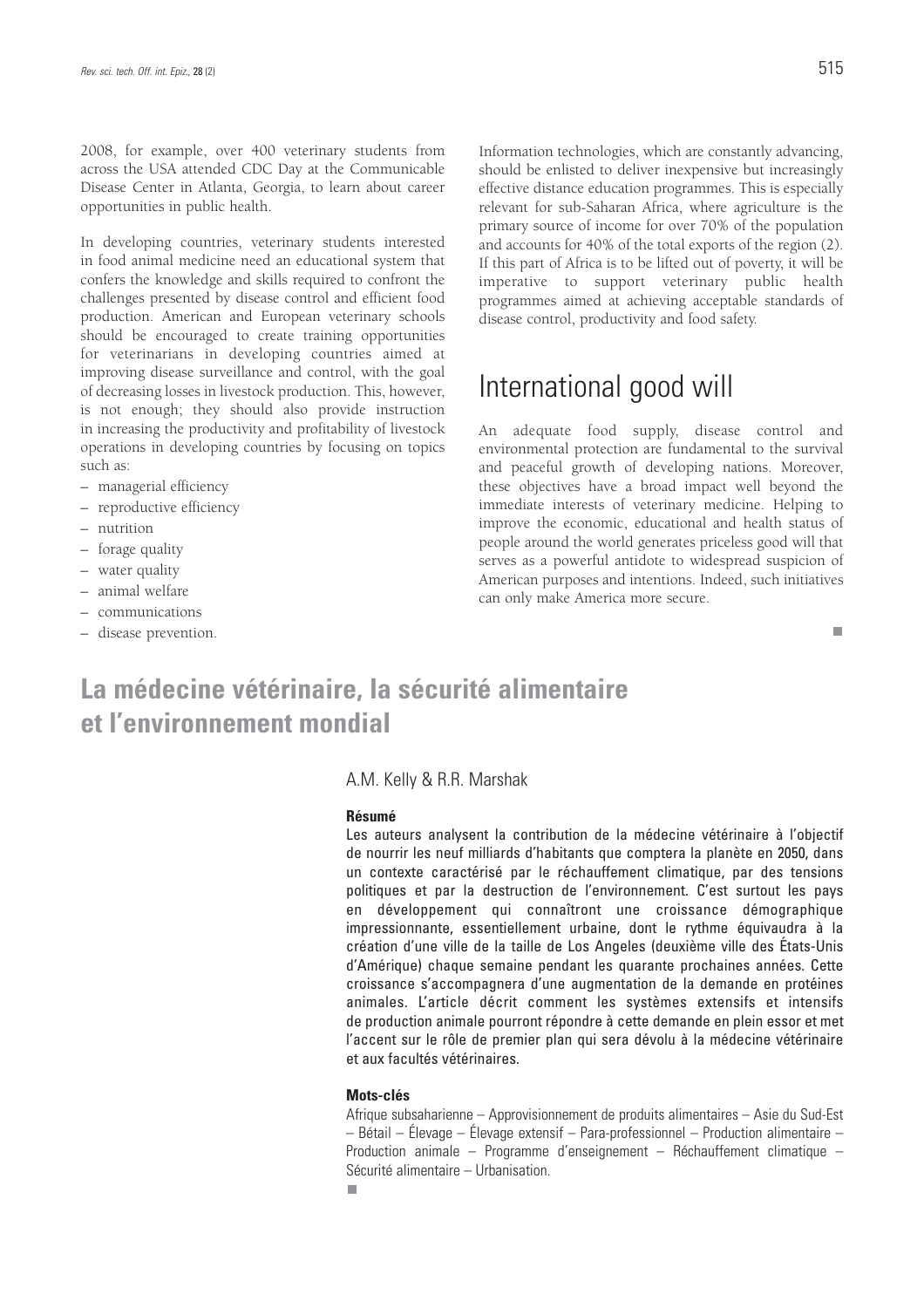### **Medicina veterinaria, seguridad alimentaria y medio ambiente mundial**

A.M. Kelly & R.R. Marshak

#### **Resumen**

Los autores analizan el papel de la medicina veterinaria a la hora de alimentar a los 9 000 millones de personas que, según las previsiones, vivirán en el planeta para el año 2050, y ello a pesar de los problemas ligados al calentamiento planetario, las dificultades políticas y la destrucción del medio ambiente. En los próximos cuarenta años, el crecimiento de la población, principalmente la urbana, tendrá lugar sobre todo en los países en desarrollo y revestirá una magnitud comparable a la creación cada semana de una ciudad del tamaño de Los Angeles, que es la segunda más grande ciudad de los Estados Unidos de América. Este crecimiento se acompañará de una mayor demanda de proteínas de origen animal. Los autores examinan la manera en que cabe satisfacer esta vertiginosa demanda mediante sistemas intensivos y extensivos de producción animal, refiriéndose especialmente a la función capital que incumbe a la medicina y las facultades veterinarias.

#### **Palabras clave**

Africa subsahariana – Asia sudoriental – Calentamiento planetario – Ganado – Paraprofesional – Planes de estudios – Producción agropecuaria – Producción agropecuaria intensiva – Producción de alimentos – Producción animal – Seguridad alimentaria – Sistema extensivo – Suministro de alimentos – Urbanización.

п

### References

- 1. Catley A., Leyland T., Mariner J.C., Akabwai D.M.O., Admassu B., Asfaw W., Bekele G. & Hassan H.Sh. (2004). – Para-veterinary professionals and the development of quality, self-sustaining community-based services. *In* Veterinary institutions in the developing world: current status and future needs (C. de Haan, ed.). *Rev. sci. tech. Off. int. Epiz.*, **23** (1), 225-252.
- 2. Cheneau Y., El Idrissi A.H. & Ward D. (2004). Current veterinary systems in the developing world. *In* Veterinary institutions in the developing world: current status and future needs (C. de Haan, ed.). *Rev. sci. tech. Off. int. Epiz.*, **23** (1), 351-359.
- 3. Collier P. (2007). The bottom billion: why the poorest countries are failing and what can be done about it. Oxford University Press, New York, Oxford.
- 4. Collier P. (2008). The politics of hunger: how illusion and greed fan the food crisis. *Foreign Affairs*, **3** (91), 67-79. Available at: www.foreignaffairs.com/articles/64607/paulcollier/the-politics-of-hunger (accessed on 14 July 2009).
- 5. Daniels P.W., Shahirudin S., Aziz A.J. & Ong B.L. (2004). Nipah virus disease*. In* Infectious diseases of livestock (J.A.W. Coetzer & R.C. Tustin). Oxford University Press, New York, Oxford.
- 6. De Haan C. (2004). Introduction: the provision of animal health services in a changing world*. In* Veterinary institutions in the developing world: current status and future needs (C. de Haan, ed.). *Rev. sci. tech. Off. int. Epiz.*, **23** (1), 15-19.
- 7. De Haan C., Schillhorn van Veen T., Brandenburg B., Gauthier J., LeGall F., Mearns R. & Simeon M. (eds) (2001). – Livestock development: implications for rural poverty, the environment, and global food security. World Bank, Washington, DC.
- 8. Food and Agriculture Organization of the United Nations (FAO) (2005). – Livestock policy brief 02: pollution from industrialized livestock production. FAO, Rome. Available at: ftp://ftp.fao.org/docrep/fao/010/a0261e/a0261e00.pdf (accessed on 24 June 2009).
- 9. Food and Agriculture Organization of the United Nations (FAO) (2007). – LEAD approach to addressing land, water and air pollution by industrial livestock production. Protecting the environment from the impact of the growing industrialization of livestock production in East Asia. Available at: http://lead.virtualcentre.org/en/res/gef.htm (accessed on 7 February 2007).